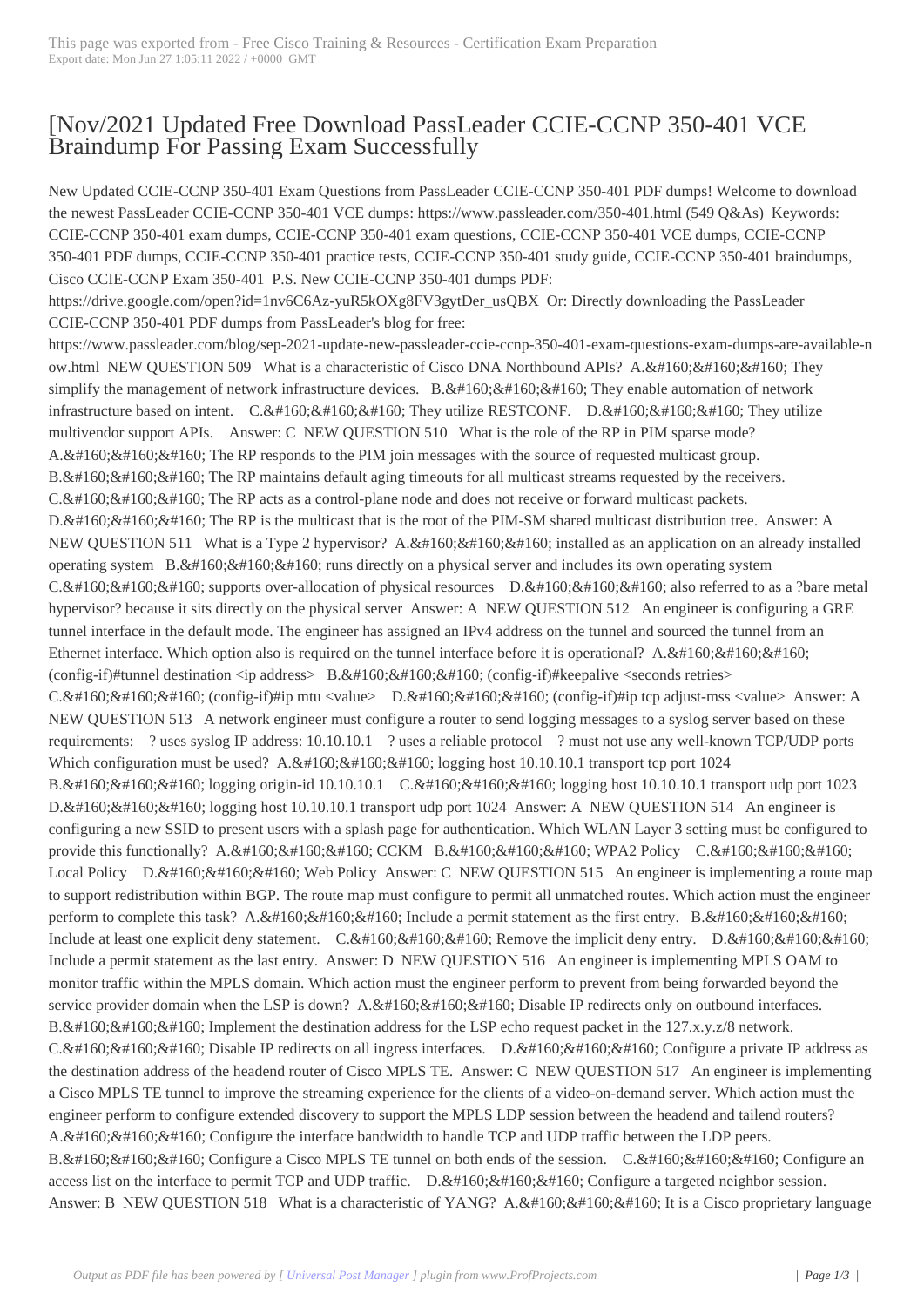that models NETCONF data.  $B. \&\#160; \&\#160;$  It allows model developers to create custom data types. C.  $&\#160$ ;  $&\#160$ ;  $&\#160$ ; It structures data in an object-oriented fashion to promote model reuse. D.  $&\#160$ ;  $&\#160$ ;  $&\#160$ ; It provides loops and conditionals to control now within models. Answer: C NEW QUESTION 519 What is one difference between saltstack and ansible? A.  $&\#160$ ;  $&\#160$ ;  $&\#160$ ; SaltStack uses an API proxy agent to program Cisco boxes on agent mode, whereas Ansible uses a Telnet connection. B.  $&\#160$ ;  $&\#160$ ;  $&\#160$ ; SaltStack uses the Ansible agent on the box, whereas Ansible uses a Telnet server on the box. C. SaltStack is constructed with minion, whereas Ansible is constructed with YAML. D.  $&\#160$ ;  $&\#160$ ;  $&\#160$ ; SaltStack uses SSH to interact with Cisco devices, whereas Ansible uses an event bus. Answer: A NEW QUESTION 520 A network administrator has designed a network with two multilayer switches on the distribution layer, which act as default gateways for the end hosts. Which two technologies allow every end host in a VLAN to use both gateways? (Choose two.) A.  $$ ;  $$ ;  $$ ;  $$ ; GLBP B.  $$ ;  $$ ;  $$ ; HSRP C.  $$ ;  $$ ;  $$ ; MHSRP D. VSS E. VRRP Answer: CE NEW QUESTION 521 In Cisco SD WAN, which protocol is used to measure link quality?  $A. \& #160; \& #160; \& #160; \& #160; \& #160; \& #160; \& #160; \& #160; \& #160; \& #160; \& #160; \& #160; \& #160; \& #160; \& #160; \& #160; \& #160; \& #160; \& #160; \& #160; \& #160; \& #160; \& #160; \& #160; \& #160; \$  $C.$  RSVP D.  $$  IPsec Answer: B NEW QUESTION 522 Which two operational models enable an AP to scan one or more wireless channels for rouge access points and at the same time provide wireless services to clients? (Choose two.)  $A. \& \#160; \& \#160; \& \#160;$  Rouge detector.  $B. \& \#160; \& \#160; \& \#160;$  Sniffer.  $C. \& \#160; \& \#160; \& \#160;$ FlexConnect. D. & #160; & #160; & #160; Local. E. & #160; & #160; & #160; Monitor. Answer: DE NEW QUESTION 523 What are two benefits of virtual switching when compared to hardware switching? (Choose two.)  $A.\&\#160;\&\#160;\&\#160;$  increased MTU size  $B. \&\#160; \&\#160; \&\#160;$  hardware independence  $C. \&\#160; \&\#160; \&\#160;$  VM-level isolation  $D.$ ; increased flexibility  $E.$ ; extended 802.1Q VLAN range Answer: CD NEW QUESTION 524 Which features does Cisco EDR use to provide threat detection and response protection? A.  $&\#160$ ;  $&\#160$ ;  $&\#160$ ; containment, threat intelligence, and machine learning B.  $&\#160$ ;  $&\#160$ ;  $&\#160$ ; firewalling and intrusion prevention  $C.\&\#160;\&\#160;\&\#160$ ; container-based agents  $D.\&\#160;\&\#160;\&\#160$ ; cloud analysis and endpoint firewall controls Answer: A NEW QUESTION 525 What is one benefit of implementing a VSS architecture? A. It provides multiple points of management for redundancy and improved support. B.  $\&\#160;\&\#160;\&\#160$ ; It uses GLBP to balance traffic between gateways. C.  $\ \ \$  It provides a single point of management for improved efficiency. D. It uses a single database to manage configuration for multiple switches. Answer: D NEW QUESTION 526 Where is radio resource management performed in a cisco SD-access wireless solution? A.  $\ \ \&H160$  DNA Center B. & #160; & #160; & #160; control plane node C. & #160; & #160; & #160; wireless controller D. & #160; & #160; & #160; & #160; Cisco CMX Answer: C Explanation: Fabric wireless controllers manage and control the fabric-mode APs using the same general model as the traditional local-mode controllers which offers the same operational advantages such as mobility control and radio resource management. A significant difference is that client traffic from wireless endpoints is not tunneled from the APs to the wireless controller. Instead, communication from wireless clients is encapsulated in VXLAN by the fabric APs which build a tunnel to their first-hop fabric edge node. Wireless traffic it tunneled to the edge nodes as the edge nodes provide fabric services such as the Layer 3 Anycast Gateway, policy, and traffic enforcement.

https://www.cisco.com/c/en/us/td/docs/solutions/CVD/Campus/cisco-sda-design-guide.html NEW QUESTION 527 Which device makes the decision for a wireless client to roam?  $A. \& #160; \& #160; \& #160; \& #160; \& #160; \& #160; \& #160; \& #160; \& #160; \& #160; \& #160; \& #160; \& #160; \& #160; \& #160; \& #160; \& #160; \& #160; \& #160; \& #160; \& #160; \& #160; \& #160; \& #160;$ controller  $C.$  access point D.  $$  WCS location server Answer: A NEW QUESTION 528 How is MSDP used to interconnect multiple PIM-SM domains? A.  $\&\#160$ ;  $\&\#160$ ;  $\&\#160$ ; MSDP depends on BGP or multiprotocol BGP for mterdomam operation. B.  $\&\#160$ ;  $\&\#160$ ;  $\&\#160$ ; MSDP SA request messages are used to request a list of active sources for a specific group. C. SDP allows a rendezvous point to dynamically discover active sources outside of its domain.  $D.$  MSDP messages are used to advertise active sources in a domain. Answer: A NEW QUESTION 529 What is the function of the LISP map resolver? A.  $\&\#160$ ;  $\&\#160$ ;  $\&\#160$ ; To send traffic to non-LISP sites when connected to a service provider that does not accept nonroutable ElDs as packet sources. B.  $&\#160$ ;  $&\#160$ ;  $&\#160$ ; To connect a site to the LISP-capable part of a core network publish the EID-to-RLOC mappings for the site, and respond to map-request messages.  $C.\&\#160;\&\#160;\&\#160$ ; To decapsulate map-request messages from ITRs and forward the messages to the MS. D.  $\&\#160;\&\#160;\$ To advertise routable non-LISP traffic from one address family to LISP sites in a different address family. Answer: C NEW QUESTION 530 Which AP mode allows an engineer to scan configured channels for rogue access points?  $A. \& \#160; \& \#160; \& \#160; \#160; \& \#160; \& \#160; \& \#160; \#160; \& \#160; \& \#160; \& \#160; \& \#160; \& \#160; \& \#160; \& \#160; \& \#160; \& \#160; \& \#160; \& \#160; \& \#160; \& \#160; \& \#160; \& \#160; \& \#$ bridge D. & #160; & #160; & #160; local Answer: B NEW QUESTION 531 An engineer configures HSRP group 37. The configuration does not modify the default virtual MAC address. Which virtual MAC address does the group use?